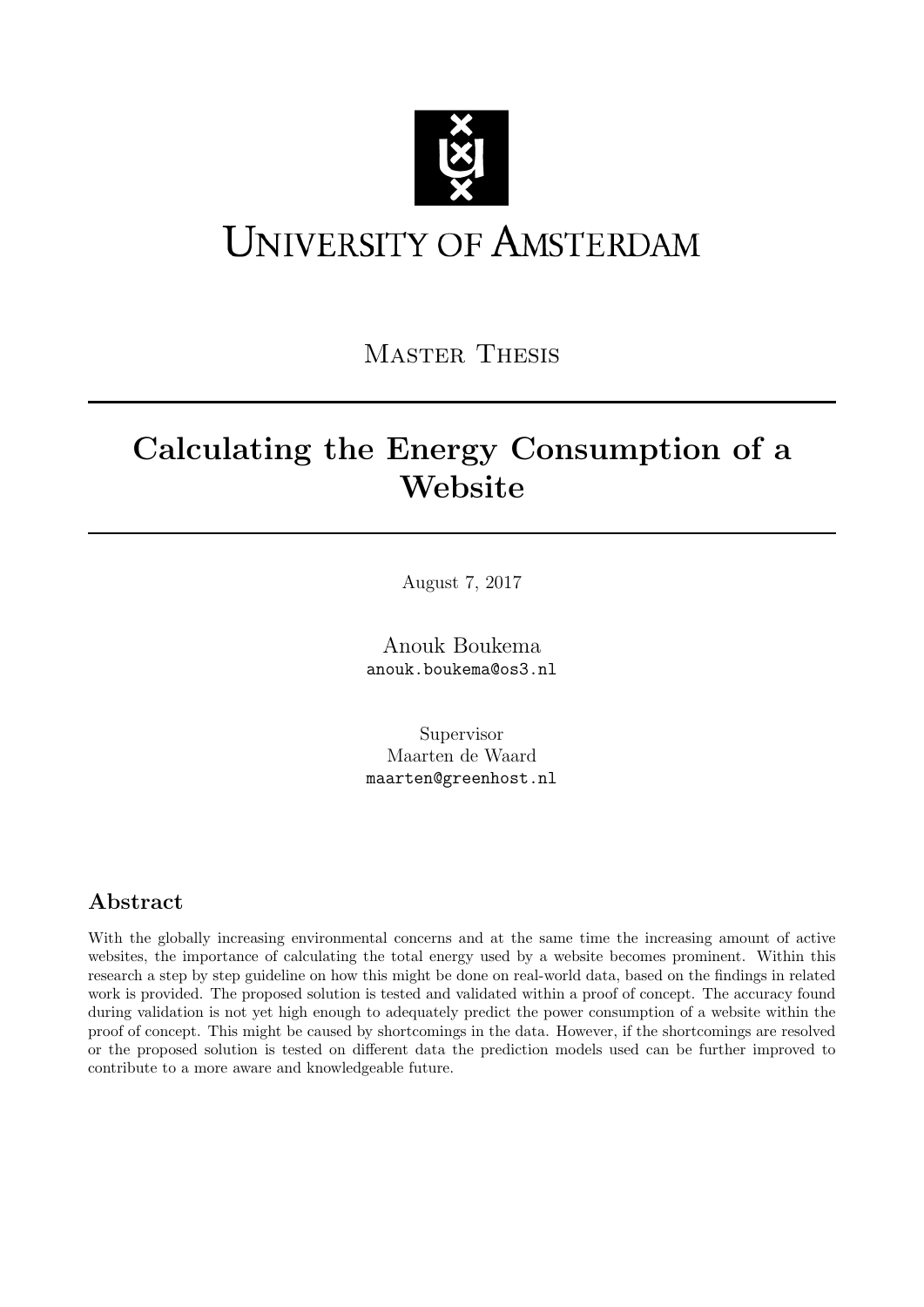## 1 Introduction

With the growing connectedness of people and things the footprint of Information and Communication Technology (ICT) systems is responsible for the same amount of  $CO<sub>2</sub>$  emissions as global air travel. If this growth continues at the present pace, the energy consumption by ICT systems will endanger ambitious plans to reduce  $CO<sub>2</sub>$  emissions and tackle climate change [\[1\]](#page-9-0). Cisco's Visual Networking Index forecast 2015-2020 predicts that such a growth is bound to happen with the global IP traffic increasing nearly threefold over the next 5 years [\[2\]](#page-9-1). Netcraft's monthly web server survey showed that there are almost 170 million active sites in the month May 2017 [\[3\]](#page-9-2). These three reports indicate the importance of raising awareness on the total energy usage by a website. The motivation for this research is raising this awareness and providing a guideline on how to estimate a website's power consumption with real-world data. These two goals will be pursued by answering the following research question: "How to calculate the energy consumption of a website?".

Due to the broadness of the question it will be divided in three sub-questions. The first: "What are the energy using components of a website?" and second "What are valuable resource measures for calculating the energy consumption of a website component?". These will both be answered in the related work section [2.](#page-1-0) To answer the third sub-question "What are the relationships between the measurable resources of a website component and the power it consumes?" a proof of concept is conducted. The architectural setup, methodology and experimental setup used will be explained in Sections [3,](#page-2-0) [4](#page-2-1) and [5](#page-4-0) respectively. After which it is possible to acquire the relations for the measures done within the proof of concept in Section [6](#page-5-0) therefore answering the third sub-question. The answer to the main questions will be given in the conclusion followed by a summary of limitations on the proof of concept conducted in the discussion. Ending with recommendations on how to improve the proof of concept in the future work section.

## <span id="page-1-0"></span>2 Related Work & Background

A website conforms to the client-server computing model, where the client is a web browser requesting resources of a web server [\[4,](#page-9-3) Chapter 19].

Because of the more dynamic, interactive and divers characteristics of websites nowadays more often the word "web-application" is used. Web-applications are logically built up out of separate layers concerned with the logical division of components and their functionality. At the highest and most abstract level any application consists of a presentation, business and data layer which all reside at the server side [\[4,](#page-9-3) Chapter 5]. The presentation layer interacts with the user (client side) and the business layer, the business layer then interacts with the data layer and possible other

external systems as can be seen in figure [1.](#page-1-1)



<span id="page-1-1"></span>Figure 1: General Application Layers

To answer the first sub-question "What are the energy using components of a website?" one should consider all three server side layers and the user layer as relevant components of a website. Furthermore the energy used by the network to transfer the resources between client and server should also be taken into account.

Each layer can be presented by specialized software. A common used open source archetypal model is the LAMP stack. Where all servers run on Linux, the presentation layer consists of Apache, the Business logic layer of PHP and the data layer of MySQL. Nowadays Apache is having almost half the market share of all active sites nowadays [\[3\]](#page-9-2).

The energy used by a website will then be a summation of the energy consumption of each layer his processes, the network usage, the client site processes and partly the idle state of each server running specialized processes for the website.

Because servers are not equipped with sensors that measure the energy usage per software process, a translation needs to be made from the measurable resources to the power usage that is measured by sensors. Several studies show that there is a causality between the measurable CPU, RAM, memory (disk) and NIC utility of a process and the power overall usage [\[5\]](#page-9-4), [\[6\]](#page-9-5), [\[7\]](#page-9-6). These measures are then the answer to the second sub-question "What are valuable resource measures for calculating the energy consumption of a website component?".

In what way these measurements relate to the energy usage is platform dependent. Within this project the relationship between the CPU and disk measurements of an Apache process of a website will be researched.

This can be done in a comparable manner as suggested by the paper "Profiling Energy Usage for Ef-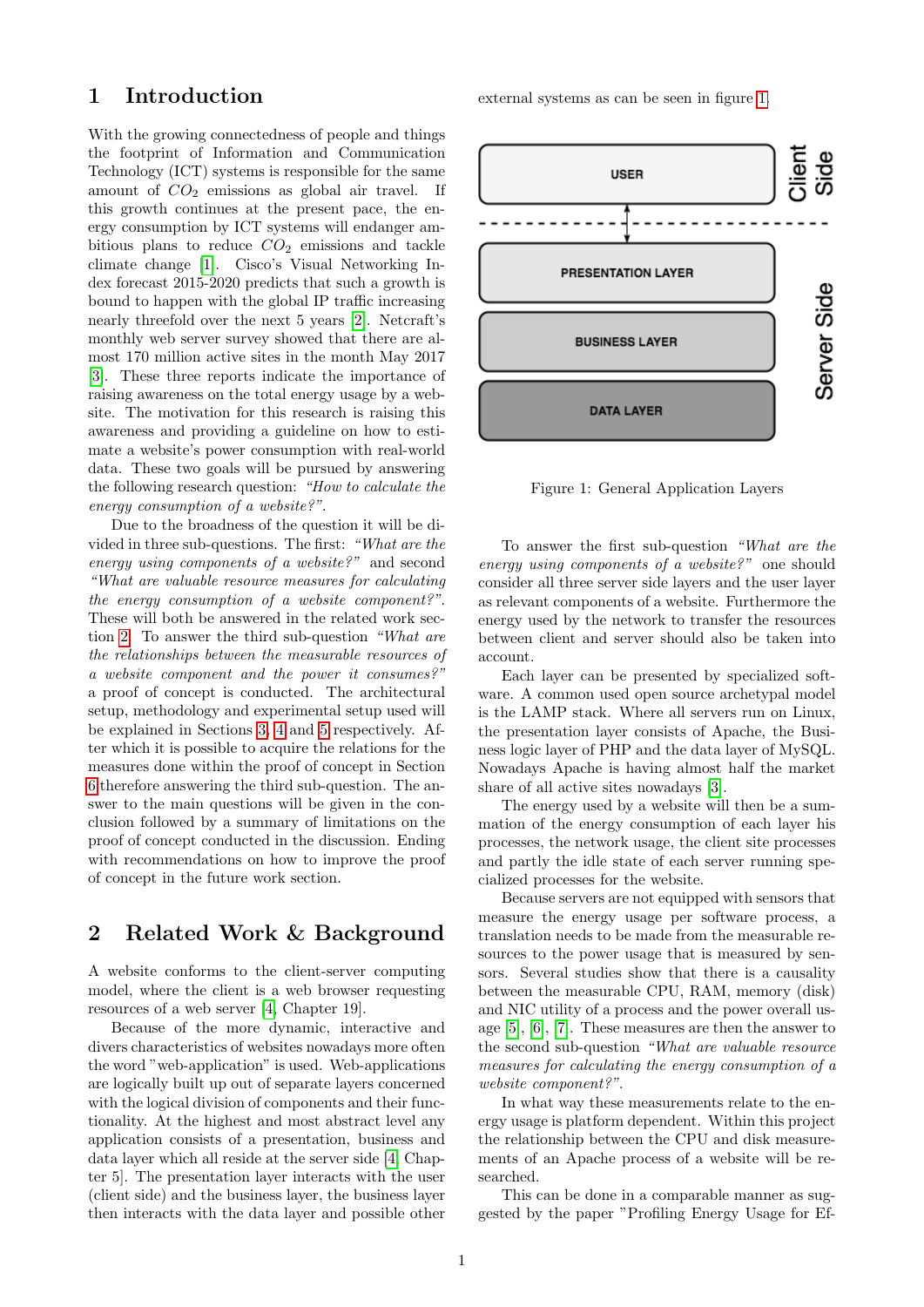ficient Consumption" [\[7\]](#page-9-6), where the idle and stressed energy usage of hardware components by their manufactures' website or simple monitoring devices is taken as a base. With this information it is possible to find the general energy consumption of an applications hardware usage. Giving them a ranking system for determining which components of the application can be optimized to realize the largest cost savings. This however does not give any time related energy usage of a website, only estimates.

The other two papers [\[5\]](#page-9-4) and [\[6\]](#page-9-5) have a different approach. They calculate the energy usage of an application or VM based on the correlation of its measured resources and the overall power usage of the underlying hardware over time. This correlation is found using either linear or polynomial regression models. Where polynomial is a better model for servers using the AMD Turbo Core.

## <span id="page-2-0"></span>3 System Architecture

The work presented in this paper will focus solely on energy consumption of the presentation and business layer. This because the presentation layer is the only mandatory server side layer needed to generate a simple website. Also it is the front-end of a website/webapplication and resides between the user and the resources it requests, meaning all the information flows through or ends at this layer and is therefore a good initial indicator of the workload of a website. The business logic layer does the computations needed to generate the resources requested. The amount of computations needed can vary greatly dependent on the request. Therefore the business logic layer is a good addition to indicate the difference in energy usage per website.

Within this paper the energy consumption of the Apache processes and PHP scripts (presentation and business layer) of websites hosted by the webhosting company Greenhost are researched. They are located on the same server and are separated from the data layers servers as shown in Figure [2.](#page-2-2)



<span id="page-2-2"></span>Figure 2: General Architecture Greenhost

The Apache processes and PHP scripts of a single website run in a closed environment called a hosting package. Hosting packages are the only isolated environments running on the Xen VMs called Hosting Nodes. For redundancy and scalability reasons one package can run on multiple Hosting Nodes. There is one other type of VM running on the servers: the Virtual Private Servers (VPS). Together they form the Virtualization layer. VPSs are regarding their setup different from the hosting nodes and identical among each-other. Also the hosting packages are identical amongst each-other considering their setup as are the hosting nodes. In total there are 1862 hosting packages, 48 hosting node VMs, 370 VPS VMs, and 12 servers of model Intel<sup>®</sup> Xeon<sup>®</sup> CPU E5-2630 v3, without Turbo Core. See Figure [3](#page-2-3) for clarification.



<span id="page-2-3"></span>Figure 3: Greenhost Server Architecture

The resources used by each environment are measured and then stored in Round Robin Database (RRD) files. These files contain multiple Round Robin Archives (RRA), which are circular buffer based archives. Each RRA contains a fixed amount of entries that are filled with data obtained in a fixed timely interval, for example every 5 minutes. The data in the entries is usually interpolated by RRD [\[8\]](#page-9-7). Which resources are measured, how they are gathered and in which unit is shown in Table [1.](#page-3-0)

## <span id="page-2-1"></span>4 Methodology

As shown in Table [1,](#page-3-0) the power measurements are only done at the hardware layer  $(Phw)$ . However, in order to answer the research question, the power usage of one hosting package needs to be acquired  $(Ppk)$ . Because the internal setup of the servers within this research is different from the research by Aman Kansal et al. [\[5\]](#page-9-4) and Ingolf Waßmann et al. [\[6\]](#page-9-5), the relationship between CPU  $(CPU)$  and memory  $(MEM)$  with power  $(P)$  needs to be found for this setup. Because the packages are running on VMs and are not the only environments using the physical CPU and memory, the relationship between all these layers (as shown in Figure [3\)](#page-2-3) need to be examined. This will reveal how much overhead is added by going from one layer to the other. Then these relationships can be combined to find the relationship between the CPU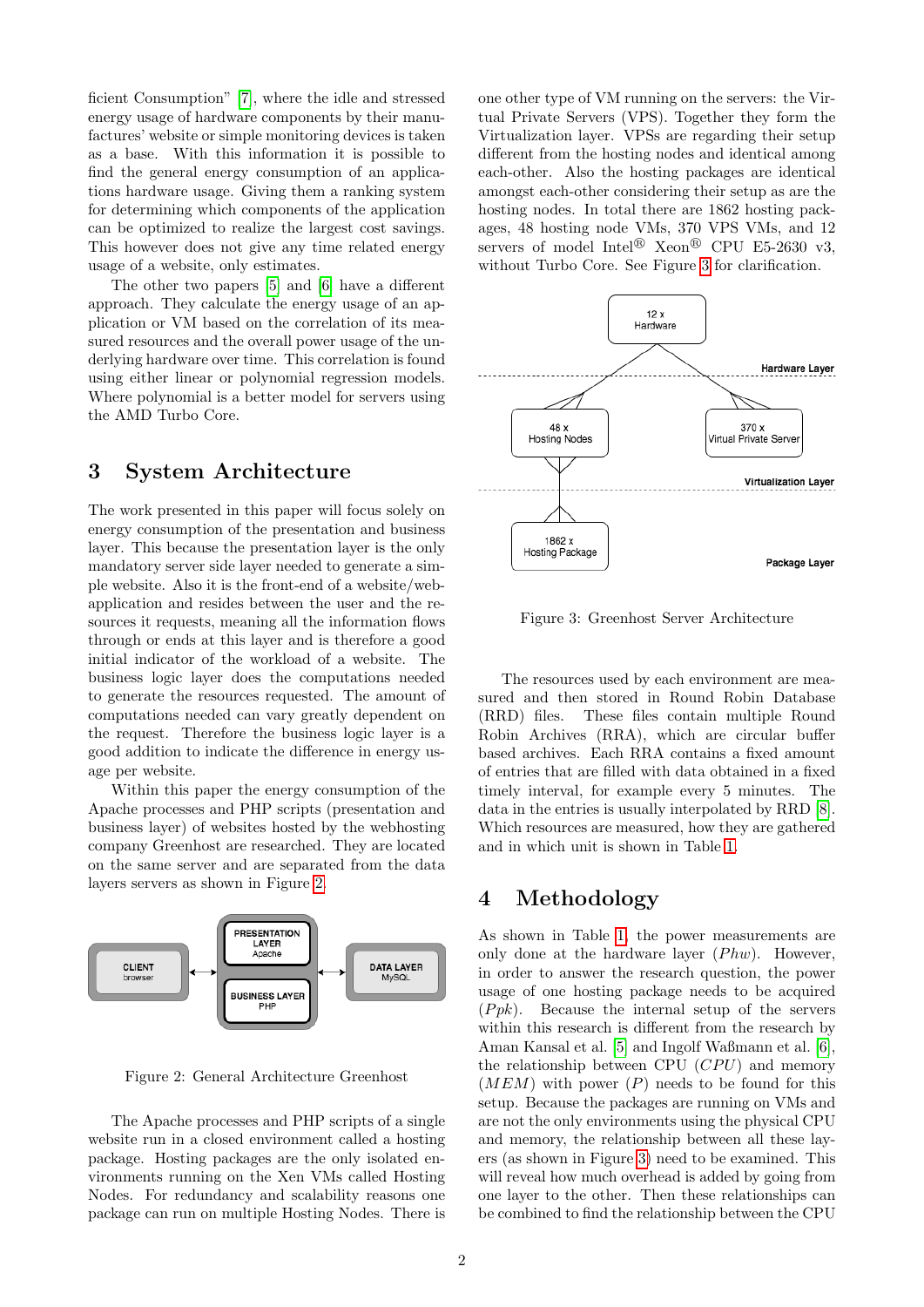| Environment             | Data       | Unit       | <b>Acquired Via</b>       |
|-------------------------|------------|------------|---------------------------|
| Hardware                | ower       | Wattage    | ipmitool                  |
|                         | <b>CPU</b> | percentage |                           |
|                         | Memory     | bytes      |                           |
| Hosting nodes           | <b>CPU</b> | seconds    | xentop                    |
| Virtual Private Server  | <b>CPU</b> | seconds    | xentop                    |
| <b>Hosting Packages</b> | <b>CPU</b> | seconds    | cpuacct.usage             |
|                         | Memory     | bytes      | memory.max_usage_in_bytes |

Table 1: All .rrd files of Greenhost

of a package and the power it uses. How these relations mathematically relate, is explained within this section. In Section [5,](#page-4-0) the experimental setup to validate this mathematical relation is described, after which in Section [6](#page-5-0) the parameters described in this section will be acquired and validated.

#### <span id="page-3-6"></span>4.1 Package to Virtualization Layer

Because the only processes run on a hosting node are the hosting packages, the hypothesis is made that "the sum of the CPU seconds measured at a certain time of all the packages running on a hosting node, is almost equal to the CPU seconds measured at that hosting node." Which can be written as the following equation, where  $CPUhn_i$  denotes the CPU measures of a hosting node *i*, and  $\sum_{j=1}^{p} CPUpk_{j,i}$  denotes the sum of the CPU measures of all hosting packages  $_i$  with  $j = 1..p$  and p the number of packages on the hosting node i:

<span id="page-3-2"></span>
$$
CPUhn_i = \alpha \sum_{j=1}^{p} CPUpk_{j,i} + \beta
$$
 (1)

The parameters  $\alpha$  and  $\beta$  for this equation will be acquired by using linear regression. Then the hypothesis will be validated in Section [6.1.](#page-5-1)

#### 4.2 Virtualization to Hardware Layer

Because the only processes run on the hardware are the hosting node VMs and the virtual private server VMs the hypothesis is made "that the sum of all CPU seconds on specific time of the Virtualization layer (hosting nodes  $+$  virtual private servers) on a server must relate in a linear way to the CPU seconds measured by the hardware of that same server". Which can be written as the following equation, where  $CPUhw_k$  denotes the CPU measures of a server  $_k$ ,  $\sum_{i=1}^{h} CPUhn_i$  denotes the sum of the CPU measures of all hosting nodes i with  $i = 1..h$  and h is the number of hosting nodes on on server  $_k$ . CPUvps<sub>l</sub> denotes the sum of the CPU measures of all VPS i with  $l = 1..v$ and v is the number of VPSs on that server  $_k$ :

$$
CPUhw_k = \gamma(\sum_{i=1}^{h} CPUhn_{i,k} + \sum_{l=1}^{v} CPUvps_{l,k}) + \delta
$$

With the data currently available there is no way to research this hypothesis because the data does not

<span id="page-3-0"></span>indicate which hosting node or virtual private server runs on which hardware node. Therefore the hypothesis is generalized to "the sum of all CPU seconds on specific time of all Virtualization Layers (hosting  $nodes + virtual private servers) must relate in a lin$ ear way to the CPU seconds measured by the hardware of all servers". Which can be written as the following equation, where  $\sum_{k=1}^{w} CPUhw_k$  denotes the sum of the CPU measures of all hardware nodes/servers  $_k$ with  $k = 1...w$  and w as the total number of servers:

$$
\sum_{k=1}^{w} CPUhw_k = \gamma(\sum_{i=1}^{h} CPUhn_i + \sum_{l=1}^{v} CPUvps_l) + \delta
$$
\n(2)

The parameters  $\gamma$  and  $\delta$  for this equation will be acquired by using linear regression. Then the hypothesis will be validated in Section [6.2.](#page-6-0)

#### <span id="page-3-4"></span>4.3 Hardware: CPU to Power

Because (as stated in Section [2\)](#page-1-0) the relation between CPU and power usage is either linear or polynomial and (as stated in Section [3\)](#page-2-0) the servers used within this project do not use a Turbo Core, a linear model is a proven possible predictor model for this setup. Therefore the following hypothesis can be researched: "the power used by one server multi-linearly relates to the CPU measured at that same server". Which can be written as the following equation, where  $Phw_k$ ,  $CPUhw_k$  and  $MEMhw_k$  denote the Power, CPU and Memory measures of a server  $\kappa$  respectively:

<span id="page-3-3"></span>
$$
Phw_k = \epsilon CPUhw_k + \zeta MEMhw_k + \eta \tag{3}
$$

The parameters  $\epsilon$ ,  $\zeta$  and  $\eta$  for this equation will be acquired by using linear regression. Then the hypothesis will be validated in Section [6.3.](#page-6-1)

#### <span id="page-3-5"></span>4.4 Overall Power Usage

To get from the CPU seconds measured by the packages to the Power, the 3 formulas found in the above subsections need to be combined. Because equation [2](#page-3-1) only accounts for the sum of all the hardware nodes together, the other formula's have to be written in the same format, and therefore the equations [1](#page-3-2) and [3](#page-3-3) need to be re-formulated.

<span id="page-3-1"></span>Multiform of equation [1](#page-3-2)

$$
\sum_{i=1}^{h} CPUh_{ni} = \sum_{i=1}^{h} (\alpha \sum_{j=1}^{p} CPUp_{ni} + \beta)
$$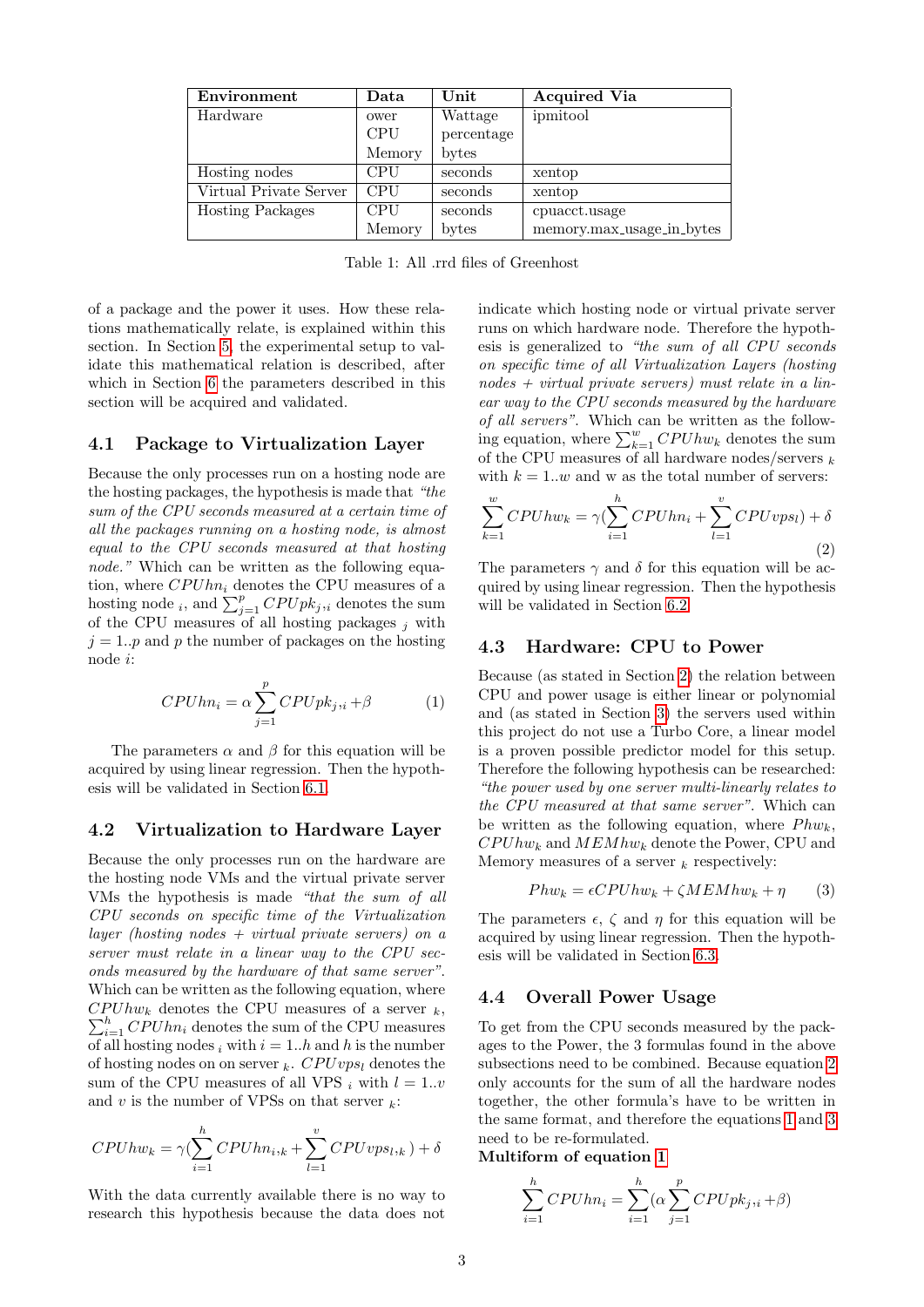Since all packages are identical among each-other, the parameter  $\alpha$  is the same for each package and the sum of all the packages is equal to the sum of the sum of all the packages on each hosting node. Resulting in the following equation:

$$
\sum_{i=1}^{h} CPUhn_i = \alpha \sum_{j=1}^{p} CPUpk_j + p\beta
$$

#### Multiform of equation [3](#page-3-3)

Since all servers are identical among each-other the parameter  $\eta$  is as well.

$$
\sum_{k=1}^{w} Phw_k = \epsilon \sum_{k=1}^{w} CPUhw_k + \zeta \sum_{k=1}^{w} MEMhw_k + w\eta
$$

#### Multiform packages: CPU to Power

Combining the two multiform equations of equation [1,](#page-3-2) [2](#page-3-1) and [3](#page-3-3) becomes:

$$
\sum_{k=1}^{w} Phw_k = \epsilon \gamma \alpha \sum_{j=1}^{p} CPUpk_j + \epsilon \gamma \sum_{l=1}^{v} CPUvps_l
$$

$$
+ f \sum_{k=1}^{w} MEMhw_k + \epsilon \gamma p\beta + \epsilon \delta + w\eta
$$

Since all the constants at the end represent the idle power of all the servers, this will be denoted as constant z. For clarity reasons the coeficients used can be substituted for one letter:

$$
\sum_{k=1}^{w} Phw_k = x \sum_{j=1}^{p} CPUpk_j + a \sum_{l=1}^{v} CPUvps_l
$$

$$
+ y \sum_{k=1}^{w} MEMhw_k + z
$$
(4)

The parameters  $x, a, y$  and  $z$  for this equation will be acquired by combining the parameters found sections [6.1,](#page-5-1) [6.2](#page-6-0) and [6.3.](#page-6-1) Then this equation will be validated in Section [6.4.](#page-7-0)

#### <span id="page-4-3"></span>4.5 Package Power Usage

When the power used by all packages is to be calculated the CPU usage of the virtual private servers should be excluded and therefore set to zero. Since the only processes running on the hardware are the hosting nodes (sum of all the packages) and the virtual private servers, the idle power should be fairly divided over those. Meaning that only the percentage of all hosting nodes of the total amount of VMs should be taken into account as idle power. With the assumption that one hosting node uses averagely the same amount of power as a virtual private server this comes down to  $\frac{h}{h+v}$  % of the idle power used by all the hosting nodes and therefore the packages:

$$
\sum_{j=1}^{p} Ppk_j = x \sum_{j=1}^{p} pCPUpk_j + y \sum_{k=1}^{w} MEMhw_k + \frac{h}{h+v} z
$$

Because only the relationship between the CPU of the packages and the CPU of the hardware is researched, an hypothesis has to be made about the relationship between memory of the packages and memory of the hardware. The hypothesis is that "the memory used by all the packages is equal to the memory used by all the hosting nodes, and the memory used by all hosting nodes is equal to the memory used by all the servers minus the memory used by all the virtual private servers". Which can be mathematically formulated as:

$$
\sum_{j=1}^{p} MEMpk_j = \sum_{i=1}^{h} MEMhn_i
$$
  

$$
\sum_{i=1}^{h} MEMhn_i = \sum_{k=1}^{w} MEMhw_k - \sum_{l=1}^{v} MEMvps_l
$$

Since the memory of the VPSs is to be thought zero, the equation is as follows:

$$
\sum_{j=1}^{p} Ppk_j = x \sum_{j=1}^{p} pCPUpk_j + y \sum_{j=1}^{p} MEMpk_j + \frac{h}{h+v} z
$$

Every variable is now set to measurements from the package layer, therefore the equation can be transformed to its single form for a package. This means that the idle usage should now be divided by the total amount of packages:

<span id="page-4-2"></span>
$$
Ppk_j = xCPUpk_j + yMEMpk_j + \frac{\frac{h}{h+v}}{p}z \quad (5)
$$

The equations [1,](#page-3-2) [2,](#page-3-1) [3,](#page-3-3) [4](#page-4-1) and [5](#page-4-2) are the answers to the last sub-question: "What are the relationships between the measurable resources of a website component and the power it consumes?".

### <span id="page-4-1"></span><span id="page-4-0"></span>5 Experimental Setup

The parameters for the equations [1,](#page-3-2) [2](#page-3-1) and [3](#page-3-3) addressed in the previous section will be acquired by using linear regression on a training set gathered by Greenhost. To validate the equations, they will predict measures using a test set for the input variables. These predicted measures will be validated against the true measures. In order to do so the data needs to be pre-processed. Because the equations are dependent upon each-other the data used for each equation should be of the same lengths covering the same time interval. The interval used for this research is from 2017-06-30 00:30 until 2017-07-02 21:00. Because the relations are based on the assumption that the data varies over time meanwhile the correlation stays the same, the time interval on which the data is acquired should be as small as possible. Resulting in bigger variation ranges and therefore possibly clearer correlations. The step size therefore is every 5 minutes, which was the minimal interval available. The data used from each resource has a size of 822 ordered values, because this is the maximum amount of entries in the 5 minute RRA. While pre-processing, the data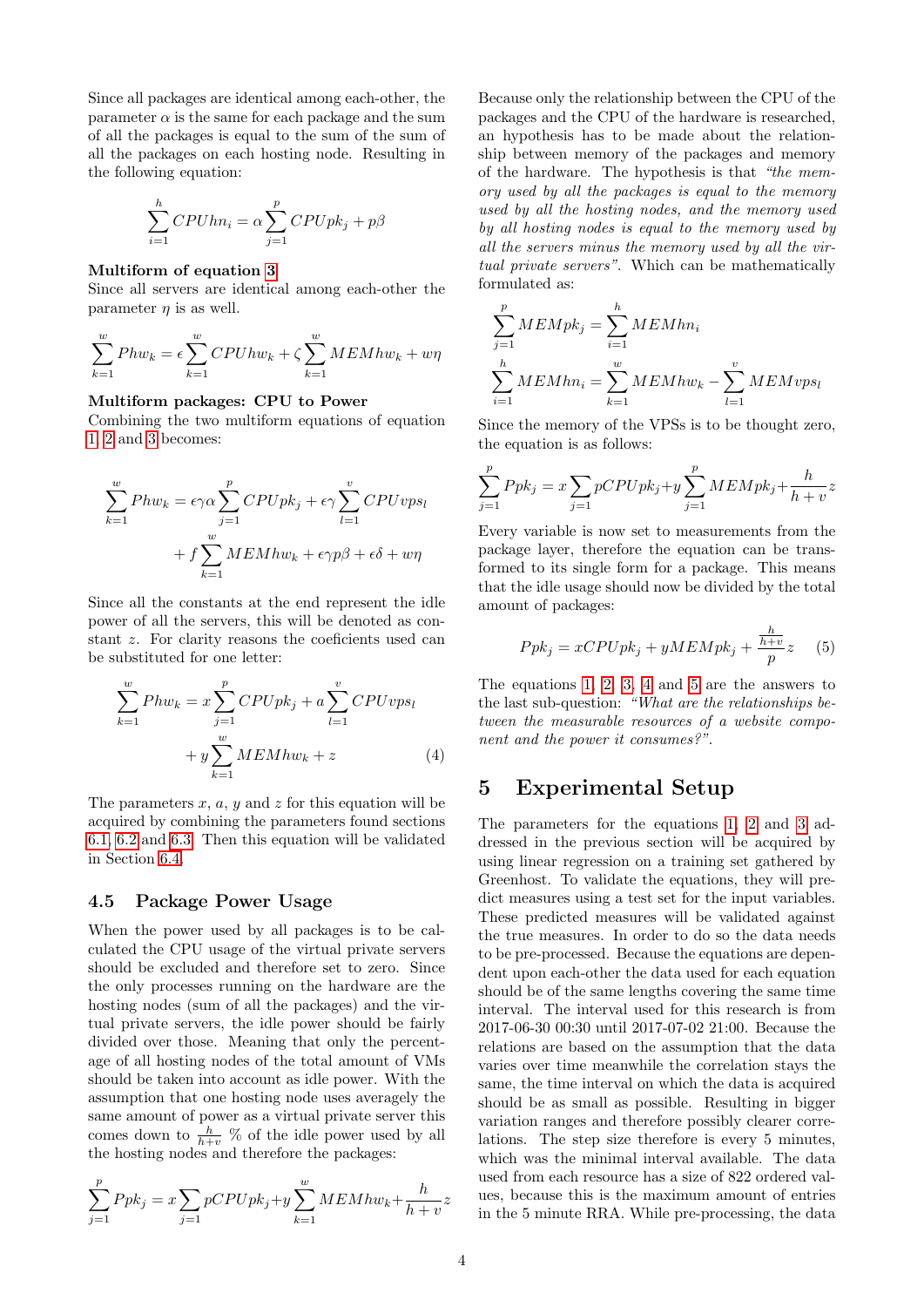within some of the RRAs with empty values are removed, leaving the total amount of usable values in a dataset to 776. The data sets are split into a training and a test set of 80% and 20% of the total data set respectively. The following subsections describe how the data is the pre-processed so they adhere to the above mentioned requirements.

#### <span id="page-5-2"></span>5.1 Package to Virtualization Layer

Because there are 48 hosting nodes for which the hypothesized relation will be tested and the relation should be the same among all, the data collected by each hosting node will be bundled together. Therefore one big pool of data can be used to find the parameters for the general hosting node described in equation [1.](#page-3-2) This means a total of  $776\times48 = 37.248$  data points. Where  $0.8 \times 37.248 = 29.798$  data points are reserved for the training data set and  $37.248 - 29.798 = 7450$ data points for the test set.

#### <span id="page-5-4"></span>5.2 Virtualization to Hardware Layer

Equation [2](#page-3-1) requires the sum of a data point over all the hosting node and VPSs. Therefore the total amount of usable data points to train the linear regression model is  $0.8 \times 776 = 620$  and for the validation phase  $776 - 620 = 152$ .

#### 5.3 Hardware: CPU to Power

Because there are 12 hardware nodes for which the hypothesized relation mentioned in Section [4.3](#page-3-4) will be tested and the relation should be the same among all, the data collected by each server will be bundled together. Therefore one big pool of data can be used to find the parameters for the general server described in equation [3.](#page-3-3) This means a total of  $776 \times 12 = 9.312$ data points. Where  $0.8 \times 9.312 = 7.450$  data points for the training data set and  $9.312 - 7.450 = 1862$ data points for the test sets.

#### <span id="page-5-5"></span>5.4 Overall Power Usage

The parameters found in the previous three sections can now be combined as proposed in Section [4.4](#page-3-5) to generate the parameters needed for equation [4.](#page-4-1) To validate this equation measurements of CPU packages, CPU VPS and memory of the hardware are needed to generate a estimate on the overall power usage. Which then can be compared with the actual power usage measured at these same data points. Because the parameters are obtained via the other equations the test set contains all 776 data points.

#### 5.5 Package Power Usage

The parameters found in the previous section can now be combined as proposed in Section [4.5](#page-4-3) to generate the parameters needed for equation [5.](#page-4-2) To give an estimate on the minimal, average and maximum energy usage of a package using equation [5](#page-4-2) two data sets are required: one containing all the CPU measures and the other the memory measures done per packages per time step in the interval used throughout the whole research, meaning a total of  $1862 \times 776 = 1.444.912$ per data set. Of these data sets the minimum, maximum and average measurements will be used.

## <span id="page-5-0"></span>6 Results & Observations

With the equations from Section [4](#page-2-1) and the data sets mentioned in Section [5,](#page-4-0) the parameters for the equations will be acquired and validated. Finally an estimate on the energy usage of a package will be given within this section.

#### <span id="page-5-1"></span>6.1 Package to Virtualization Layer

Results The parameters mentioned in Section [4.1](#page-3-6) are found using linear regression on the training set mentioned in Section [5.1.](#page-5-2) The found equation can then estimate the total CPU seconds of the hosting nodes by the independent variable CPU seconds of all the packages resided on these hosting nodes:

$$
CPUhn_i = 0.97 \times \sum_{j=1}^{1862} CPUpk_j + 0.057
$$

Both the training data and the linear regression line are shown in figure [4.](#page-5-3)



<span id="page-5-3"></span>Figure 4: CPU seconds measured at the packages resided on one hosting node against the CPU seconds of that hosting nodes at certain time steps

Validation The accuracy of the formula is tested by calculating the mean squared error between the test set CPU measures of the hosting nodes and the corresponding prediction via the equation on the test set of the packages on those hosting nodes. This resulted in a mean squared error of 0.0056.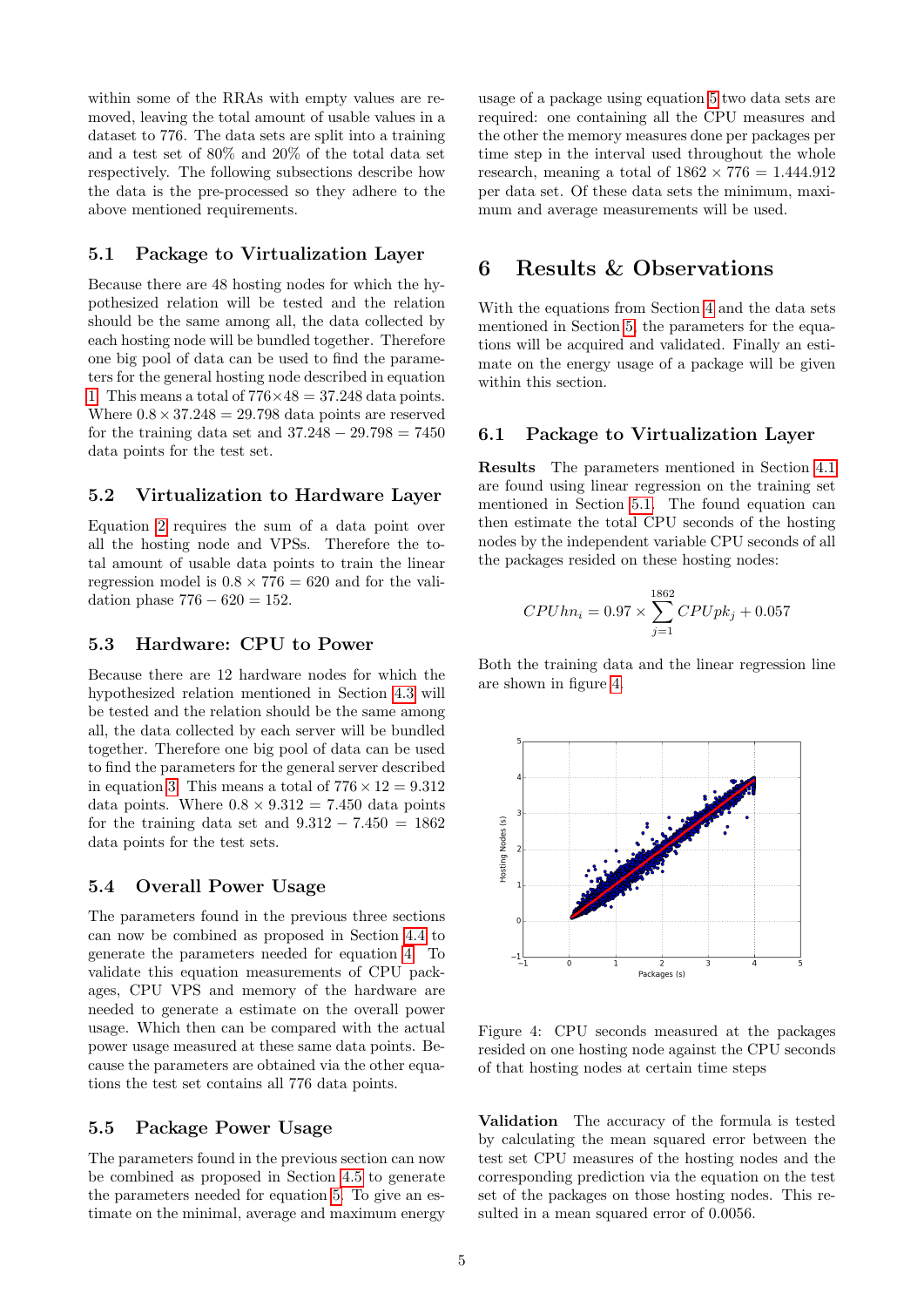Observation The coefficient is almost one, and the constant almost zero, together representing just a little overhead. Meaning the assumption "that the sum of the CPU seconds measured at a certain time of all the packages running on a hosting node, is almost equal to the CPU seconds measured at that hosting node" is correct.

#### <span id="page-6-0"></span>6.2 Virtualization to Hardware Layer

Results The linear regression model is used on the training set mentioned in Section [5.2](#page-5-4) and generated the following parameters for equation [2.](#page-3-1) This equation can now estimate the total CPU percentages of the hardware layer by the independent variable CPU seconds of all the hosting nodes and virtual private machines:

$$
\sum_{k=1}^{12} CPUhw_k = 2.82 \times \left(\sum_{i=1}^{48} CPUhn_i + \sum_{l=1}^{370} CPUvps_l\right) + 219.81
$$

Both the training data and the linear line are shown in Figure [5.](#page-6-2)



<span id="page-6-2"></span>Figure 5: CPU seconds measured by all hosting nodes + virtual private servers against CPU percentages of all Hardware nodes at certain time steps.

Validation The accuracy of the equation is tested by calculating the mean squared error between the CPU hardware node test set and the corresponding prediction made by the equation on the vps and hosting node test set. This resulted in a mean squared error of 465.80. Which indicates an accuracy of about 21 CPU percentages.

Observation The data points do not adhere to such a strong correlation as they did with the hosting node and their packages. A possible explanation might be that hardware nodes might be busy processing incoming requests which are not handled yet by the VMs. Another reason might be that the hosting nodes and VPSs might measure to use 100% of their

CPU, but instead the server gives them just a part of the real CPU.

#### <span id="page-6-1"></span>6.3 Hardware: CPU to Power

Results The linear regression is done on the training set and generated the following parameters to estimate the Power in Wattage of a server by the independent variable CPU percentage of that same server:

$$
Phw_k = 0.27 \times CPUhw_k + 132.97
$$

Both the training data and the linear line are shown in figure [6.](#page-6-3)



<span id="page-6-3"></span>Figure 6: CPU percentage of a hardware node against Power measured in Watt of that same hardware node at certain time steps.

Validation The accuracy of the formula is tested by calculating the mean squared error between the CPU wattage test set and the corresponding prediction made by the formula on the CPU percentage test set. This resulted in a mean squared error of 987. Which indicates an accuracy of about 31 Watt.

Observation The data points do not seem to be predictable via the equation because they do not adhere to a pattern of a diagonal line, as was the case in the previous sections. Instead there is a big cluster indicating a lot of power usage on little CPU percentage. Also the coefficient is low indicating that a variation on the independent variable, CPU percentage, does have little influence on the dependent variable power. This might be caused by the absence of other resources like RAM and memory (disk) in the equation, because both also have impact on the power as mentioned in Section [2.](#page-1-0) Furthermore there is a small cluster using little power and little CPU, this cluster seemed to consists of 11 percent of the total trained data, and does not contain any empty or zero values. Therefore, they are probably no outliers but real data.

Since memory (disk utility) could have influence on the power usage and is measured at the server,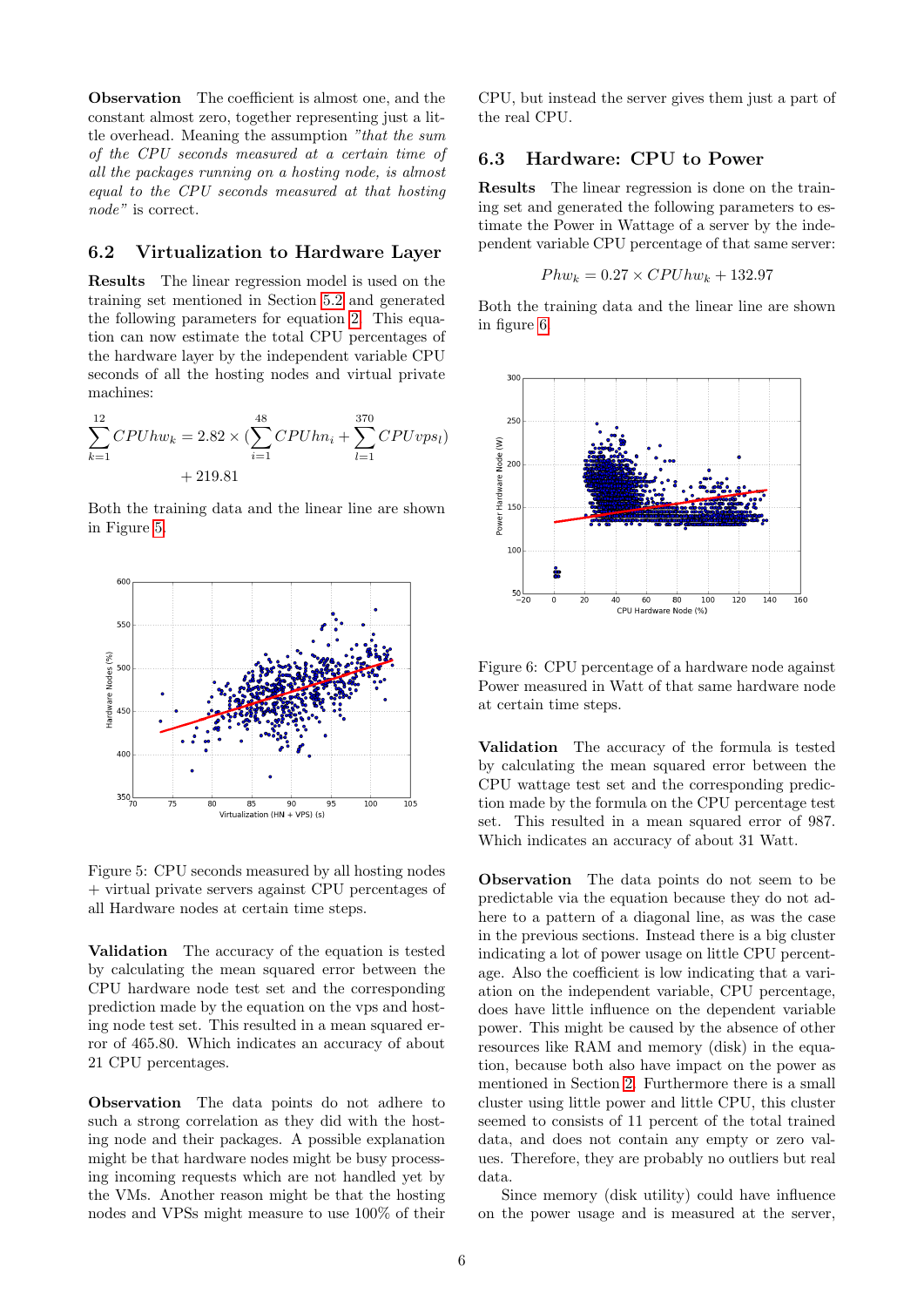its influence will be tested by adding memory as an independent variable to the equation as presented in Section [4.3.](#page-3-4) The linear regression model is trained on the training data of both CPU percentages as the memory of the hardware layer, the following parameters where found:

#### Results

 $Phw_k = 0.32 \times CPUhw_k + 3.2 \times MEMhw_k + 87.34$ 

To visualize the extra dimension, memory will be indicated by a color scale, as shown in figure [7.](#page-7-1)



<span id="page-7-1"></span>Figure 7: CPU percentage of a hardware node on x-as, the memory in MB in color against Power measured in Watt of that same hosting nodes at certain time steps.

Validation The accuracy of the formula is tested by calculating the mean squared error between the test set and the corresponding prediction made by the equation on the test set. This resulted in a mean squared error of 907. Which indicates an accuracy of about 30 Watt.

Observation The accuracy is now lower then before. Comparing these coefficients can not be done because they are multiplied against different and non normalized types of data. The coefficient of CPU is a bit higher then before, but still low, indicating little influence from CPU to power. The reason for this could be due to the lack variation in CPU usage of the machines. The maximum possible CPU usage percentage is  $16 \times 100 = 19.200$  where the measured values fall in a range of 20 to 140 percentages (see Figure [7\)](#page-7-1) which is 1 to 9  $\%$  of the total possible CPU percentage of a server. Creating a reliable linear model on this small range is difficult. Adding memory does not seem to give an explanation to the small cluster on the left bottom corner, nor the bigger cluster. However it increased the accuracy, and therefore will be kept into the equation. The results of this validation show that this model is not optimized enough

to do accurate predictions. Nonetheless, the goal of this research is not only to give predictions on the energy usage of a website but also to give a guideline on how to do so. Therefore the equations and parameters found within this proof of concept will be used to generate a final prediction on the power usage of a package in the following two sections.

#### <span id="page-7-0"></span>6.4 Overall Power Usage

To find the parameters of equation [4,](#page-4-1) the parameters found in the previous sections will be included as described in Section [5.4.](#page-5-5)

$$
\sum_{k=1}^{12} Phw_k = 0.86 \times \sum_{j=1}^{1862} CPUpk_j + 0.90 \times \sum_{l=1}^{370} CPUvps_l
$$
  
+ 3.3 × 
$$
\sum_{k=1}^{12} MEM_k + 1118.6
$$

This equation is used to predict the overall power used by all servers by inserting the test set data of CPU packages, CPU vps and memory of the hardware. This predicted power will then be compared to the real data measured under the same time interval. This resulted in the following plot, see Figure [8.](#page-7-2)



<span id="page-7-2"></span>Figure 8: Total prediction power in Watt against measured total power of all the hardware nodes at certain time steps.

Validation The accuracy of the formula is tested by calculating the mean squared error between the test set and the corresponding prediction via the equation on the test set. This resulted in a mean squared error of 1595. Which indicates an accuracy of about 40 Watt.

Observation The equation to estimate the overall power used by all servers only predict values between the 1700 Watt and 1750 Watt. This is a much smaller range than the actual power usage measured within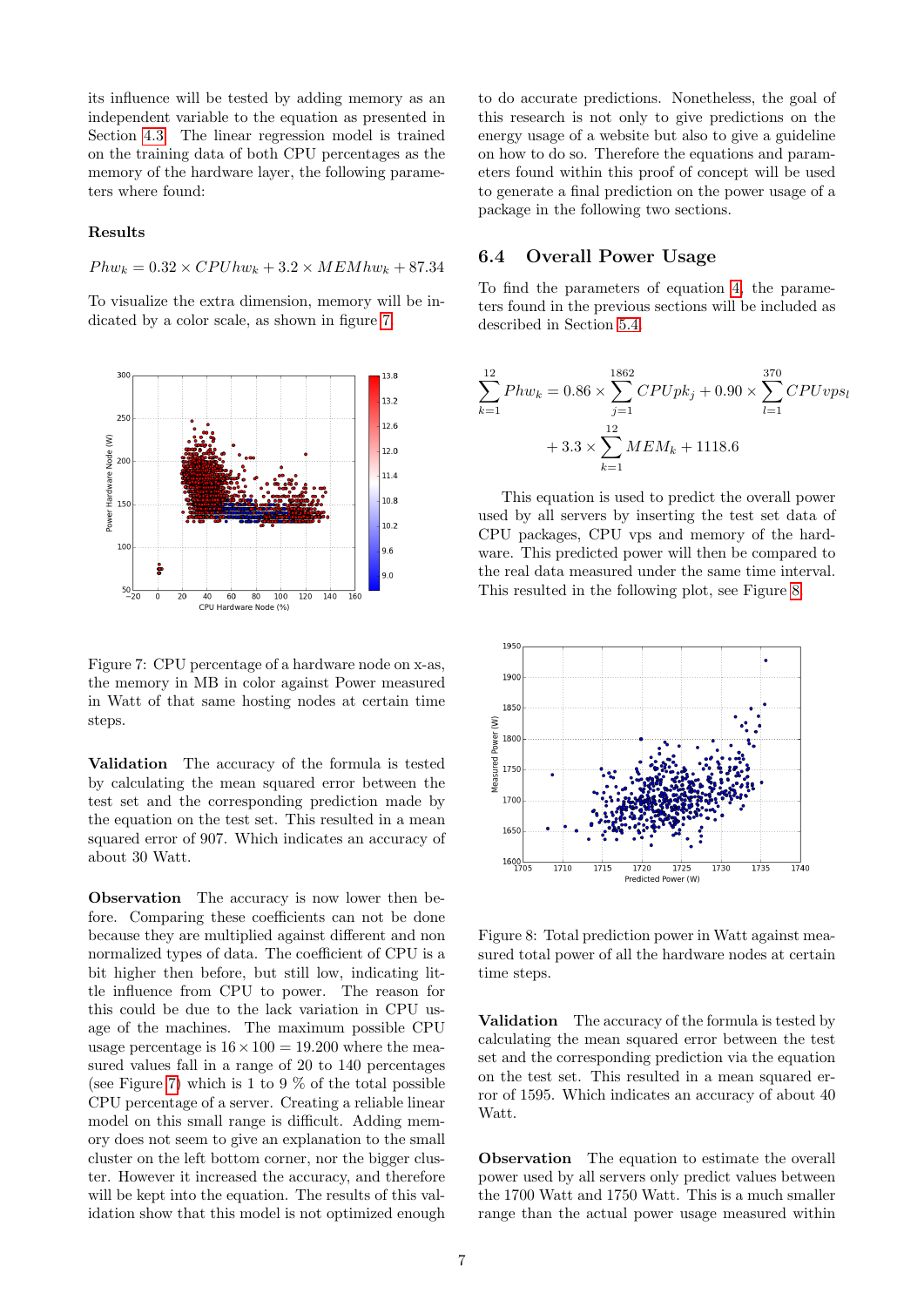the same interval. This indicates that the parameters found are not yet optimal, but can predict power within the actual range it was measured.

#### 6.5 Package Power Usage

To estimate the minimal, average and maximum energy used by a package the parameters found in the previous section are used to find the parameters for equation [5](#page-4-2) as described in Section [4.5.](#page-4-3)

Results When inserting the minimal, average and maximum measures of CPU seconds and memory of the packages the following power consumption is calculated:

| Minimal power used | $0.21$ W  |
|--------------------|-----------|
| Average power used | 4.23 W    |
| Maximum power used | $11.54$ W |

Validation As a simple validation these values are multiplied by the total amount of packages to see if it yields a plausible power consumption.

| Minimal power used | 391 W    |
|--------------------|----------|
| Average power used | 7.876 W  |
| Maximum power used | 21.487 W |

Observation On a very quite moment at day, if all packages would use minimal CPU and memory they would use 391 Watt. This is a plausible consumption considering the measured minimal power of all hardware nodes together being around 1625 W during that same time interval (see Figure [8\)](#page-7-2). However, considering the hardware node used only 11% for their packages (see Section [4.5\)](#page-4-3), and by prediction use  $\frac{391}{1625} \times 100 = 24\%$  of the total energy, this implies the equation leads to too high predictions. Which is strengthened by the total predicted energy consumption when using the average package measures as independent variables.

The prediction with the highest found package measures as independent variables greatly surpasses the maximum measured power of the test set. However, this can partly be explained by the fact that it is theoretically impossible for all packages to be using the maximum of their resources at the same time. This because they use virtualized resources. Meaning that one packages always thinks it is able to use 4 cores, but instead these 1862 packages having to share  $12 \times 16 = 192$  cores.

## <span id="page-8-0"></span>7 Discussion

The data used within this research has a few shortcomings making it difficult to draw profound conclusions out of the results found in Section [6.](#page-5-0)

• The final independent variable CPU seconds ranged between 1 to 9 percent of the total capacity of the underlying hardware. Training and testing the linear regression model on data with a broader range would have probably resulted in a higher accuracy.

- Because of the small range, the influence of noise becomes bigger, and therefore the probability on adequate parameters lower.
- The relationship between the memory of the hosting packages and the physical memory measured by the hardware layer could not be researched because there was no memory data gathered on the intermediate virtualization layer.
- The information gathered on memory indicates only the memory used by the package on disk, not the dynamic read and writes done to it. This however would be a better independent variable in predicting the power, since these operations cost more energy then statically containing memory.
- The total amount of data possible to use were 776 time steps of 5 minutes. It would be good if the RRAs would collect data for a longer period of time, to get a larger pool which at least covers the data obtained during a week instead of 2,5 day. Also more frequent data gathering would be beneficial to get more precise and less generalized data.
- The information gathered by the hosting nodes and virtual private servers, did not contain information about the hardware node it resides on. If this would have been the case there was 12 times as much data available, which was less generalized, because it contained the raw data per hardware node, and not the summation of all.

Since this proof of concepts is based on real-world data, the findings in this report are bound to its environmental constraints as mentioned above. Therefore no comparable results could be acquired as proven to be possible by the papers mentioned in Section [2,](#page-1-0) which some of the hypothesis are based on.

## 8 Future Work

Within future work, the guideline and equations proposed within this research should be optimized by first gathering data without the shortcomings mentioned in Section [7](#page-8-0) and re-train and validate the regression models.

Then, it is possible to look into the inner relationships between the equations, and with this information optimize the final equation [5.](#page-4-2)

A possible other way to optimize the final estimation is by having an initial run on the idle servers to find the base model parameters, as done in the papers [\[5\]](#page-9-4), [\[6\]](#page-9-5) and [\[7\]](#page-9-6).